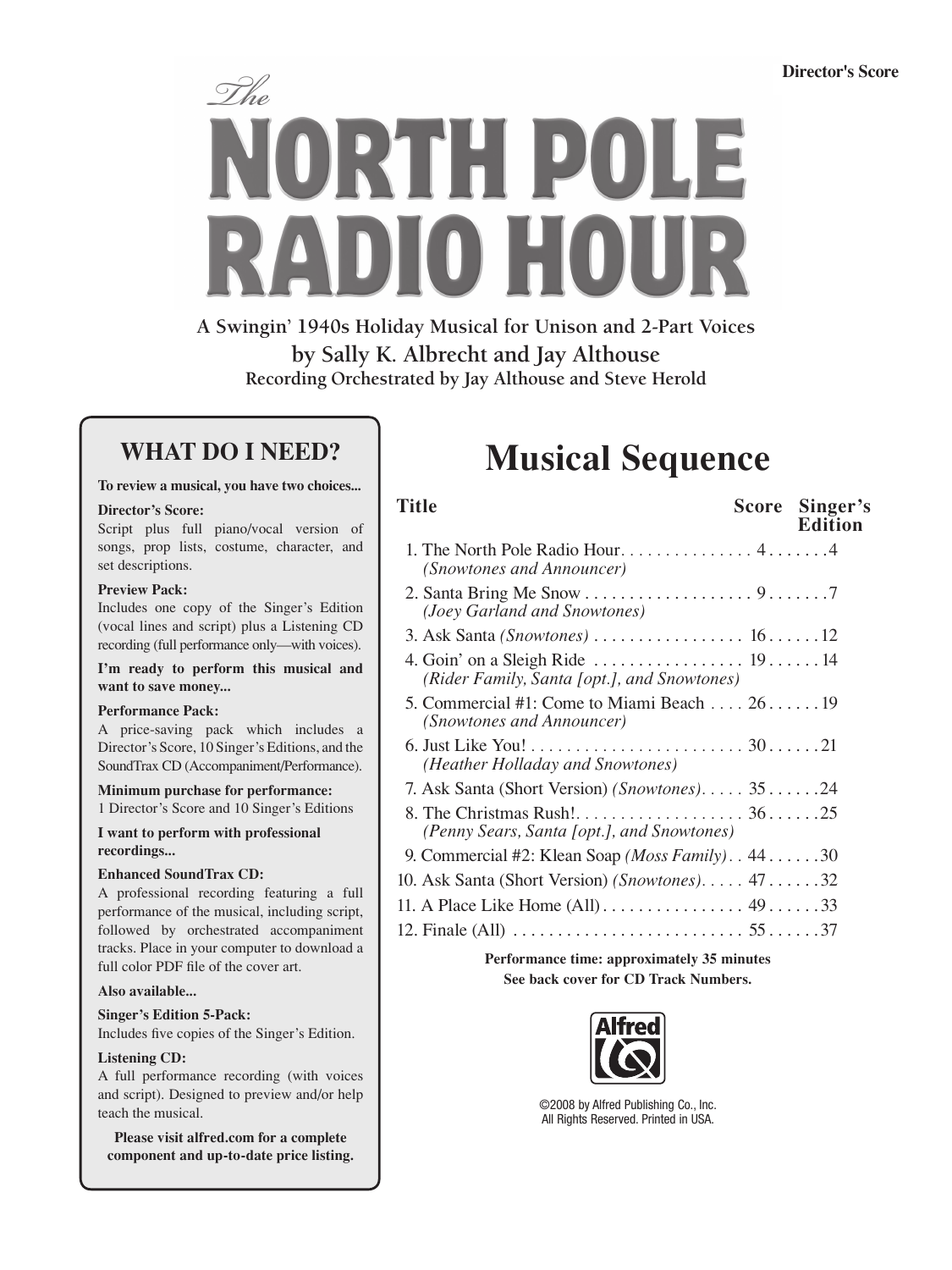## **1. THE NORTH POLE RADIO HOUR**

*(Snowtones and Announcer)*

### **Singer's Edition: Page 4**

ANNOUNCER: Good evening, ladies and gentlemen. It's Christmas, 1946, and you're listening to NPR(belltones sound), North Pole Radio.